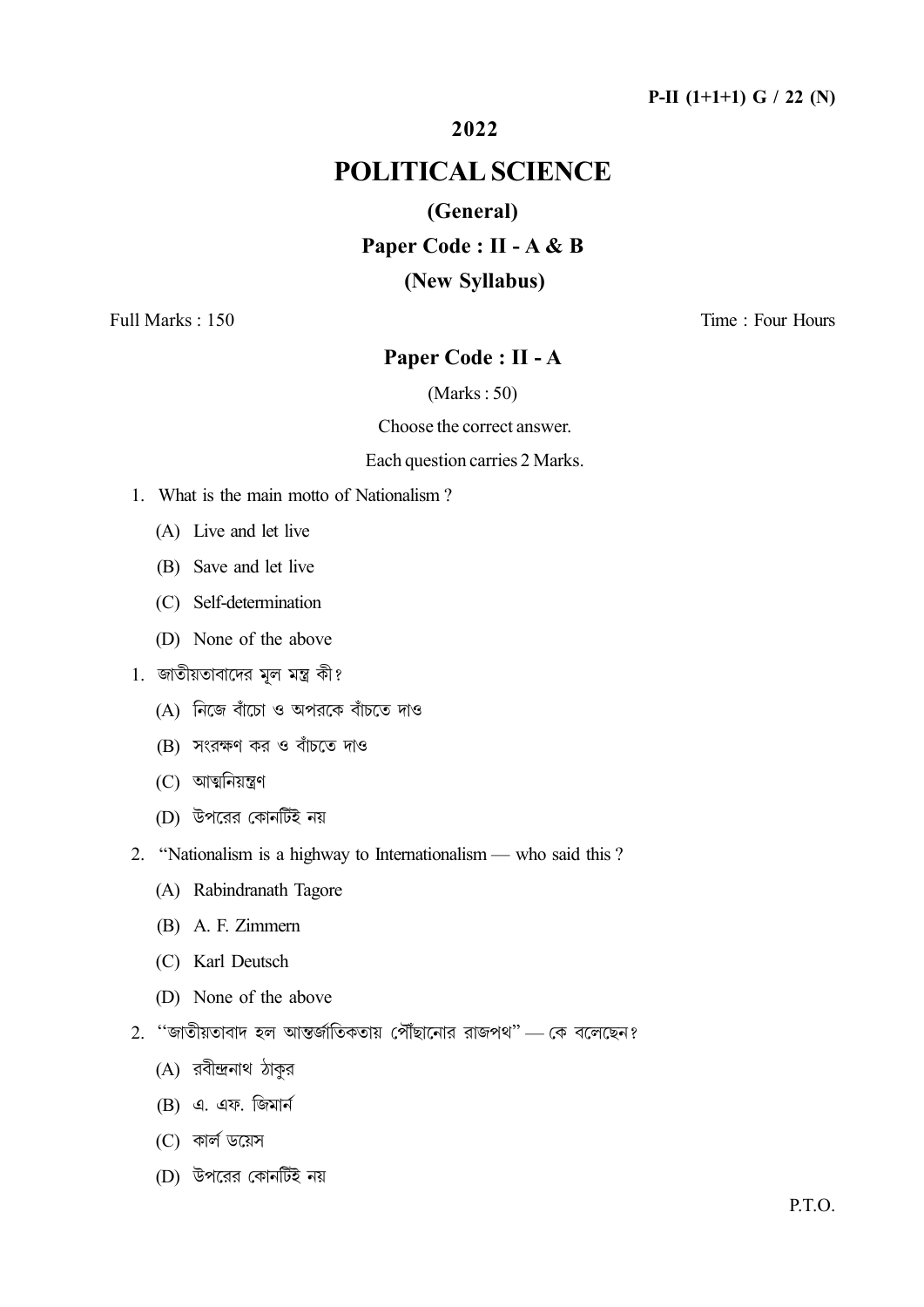- 3. Who is the father of Nationalism in Italy?
	- (A) Roosevelt
	- (B) Rabindranath Tagore
	- (C) Mazzini
	- (D) None of the above
- $3.$  ইতালির জাতীয়তাবাদের জনক কে?
	- $(A)$  রুজভেল্ট
	- (B) রবীন্দ্রনাথ ঠাকুর
	- $(C)$  ম্যাৎসিনি
	- (D) উপরের কোনটিই নয়
- 4. Who said that Imperialism is 'moribund capitalism'?
	- (A) Karl Marx
	- (B) Lenin
	- (C) Mao-ze-Dong
	- (D) None of the above
- 4. কে সম্রাজ্যবাদকে 'মুমুর্ষু পুঁজিবাদ' বলেছেন?
	- $(A)$  কাৰ্ল মাৰ্ক্স
	- $(B)$  লেনিন
	- $(C)$  মাও-জে-দং
	- (D) উপরের কোনটিই নয়
- 5. Who wrote the book "The Globalization of World Politics"?
	- (A) Jan Aart Scholte
	- (B) Karl Deutsch
	- (C) A. F. Zimmern
	- (D) None of the above
- 5. 'The Globalization of World Politics' বইটি কে লিখেছেন?
	- (A) Jan Aart Scholte
	- (B) কাৰ্ল ডয়েস
	- $(C)$  এ. এফ. জিমার্ন
	- (D) উপরের কোনটিই নয়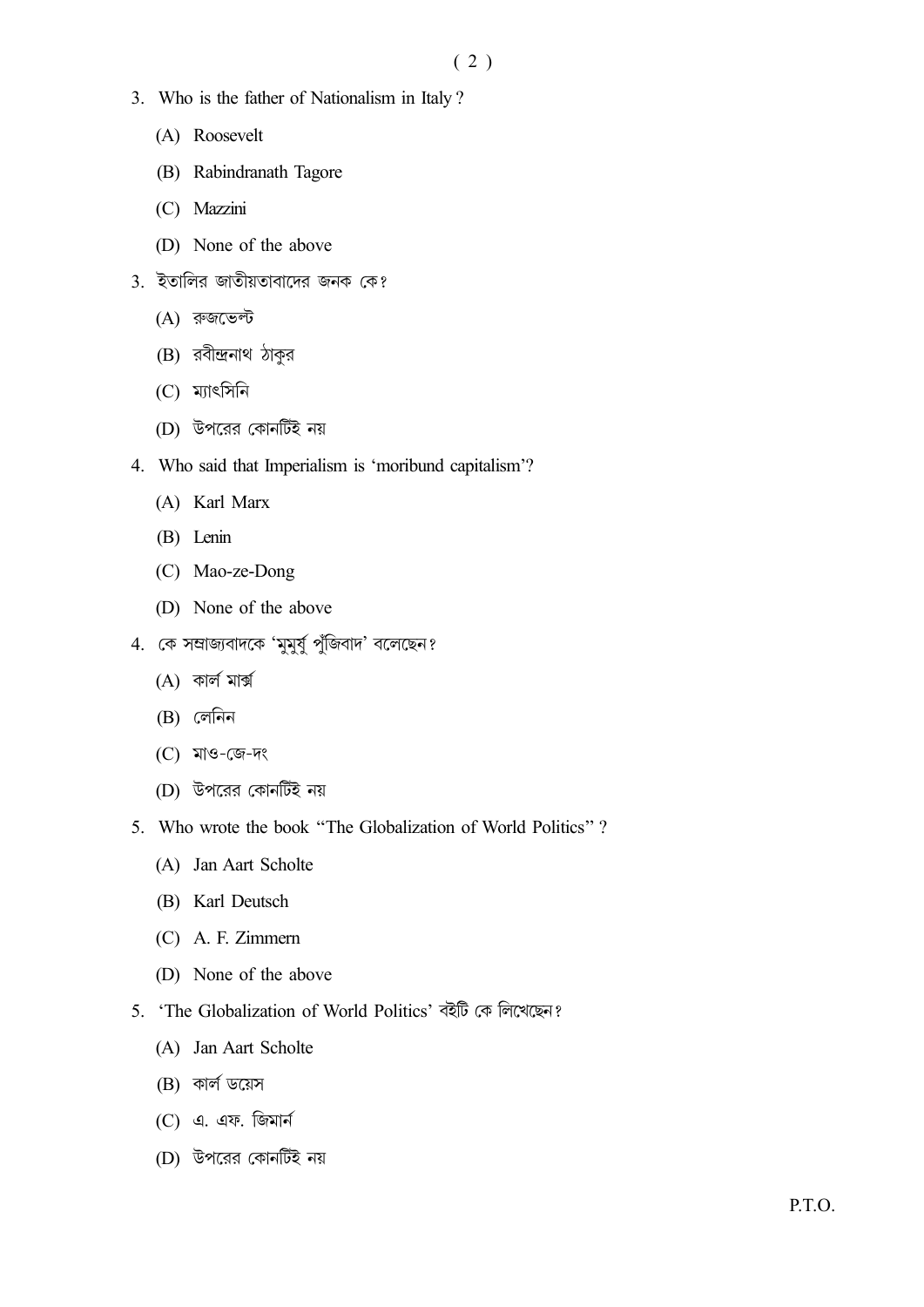## $(3)$

- 6. Who said that Revolution is the 'Locomotive of History'?
	- $(A)$  Lenin
	- (B) Stalin
	- $(C)$  Marx
	- (D) None of the above
- $6.$  কে বিপ্লবকে 'ইতিহাসের চালিকাশক্তি' বলেছেন?
	- $(A)$  লেনিন
	- $(B)$  স্তালিন
	- $(C)$  মাৰ্ক্স
	- (D) উপরের কোনটিই নয়
- 7. Who wrote the book 'Evolutionary Socialism'?
	- (A) Karl Marx
	- (B) Bernstein
	- (C) Lenin
	- (D) None of the above
- 7. 'Evolutionary Socialism' বইটি কে লিখেছেন?
	- $(A)$  কাৰ্ল মাৰ্ক্স
	- (B) বার্নস্টাইন
	- $(C)$  লেনিন
	- (D) উপরের কোনটিই নয়
- 8. Which Country has one-party system -
	- (A) U.S.A.
	- (B) China
	- (C) India
	- (D) None of the above
- 8. কোন দেশে এক-দলীয় ব্যবস্থা প্রচলিত আছে?
	- (A) মার্কিন যুক্তরাষ্ট্র
	- $(B)$  চীন
	- $(C)$  ভারত
	- (D) উপরের কোনটিই নয়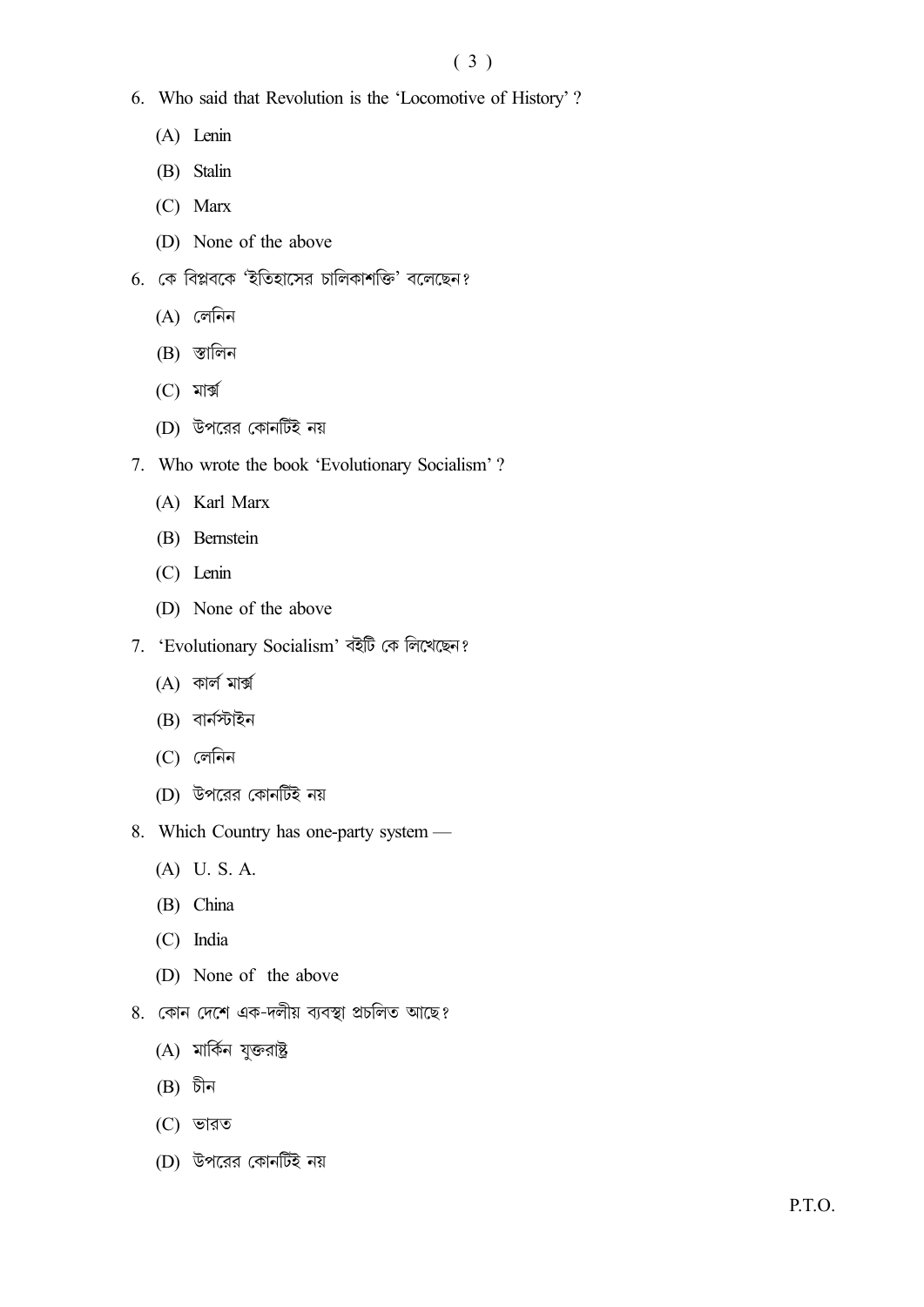- 9. How many chambers are there in US Congress?
	- $(A)$  2
	- $(B)$  3
	- $(C)$  4
	- $(D)$  5
- 9. মার্কিন কংগ্রেসের কয়টি কক্ষ?
	- $(A)$   $\leq$   $\sqrt{b}$
	- $(B)$   $\circ$   $\overline{b}$
	- $(C) 8 \n{\mathbb{G}}$
	- $(D)$   $\&$   $\hat{b}$
- 10. Who is called 'Keystone of the Cabinet Arch' in U.K. ?
	- (A) Prime Minister
	- (B) King
	- (C) Speaker
	- (D) Chancellor
- 10. ৱিটেনে "ক্যাবিনেট তোরণের প্রধান স্তম্ভ" কাকে বলা হয়?
	- $(A)$  প্রধানমন্ত্রী
	- $(B)$  রাজা
	- $(C)$  স্পীকার
	- (D) চ্যান্সেলর
- 11. Who wrote the book 'State and Revolution'?
	- (A) Karl Marx
	- (B) V. I. Lenin
	- (C) Mao-Ze-Dong
	- (D) None of the above
- $11.$  'রাষ্ট্র ও বিপ্লব' বইটি কার লেখা?
	- $(A)$  কাৰ্ল মাৰ্ক্স
	- $(B)$  ভি. আই. লেনিন
	- $(C)$  মাও-জে-দং
	- (D) উপরের কোনটিই নয়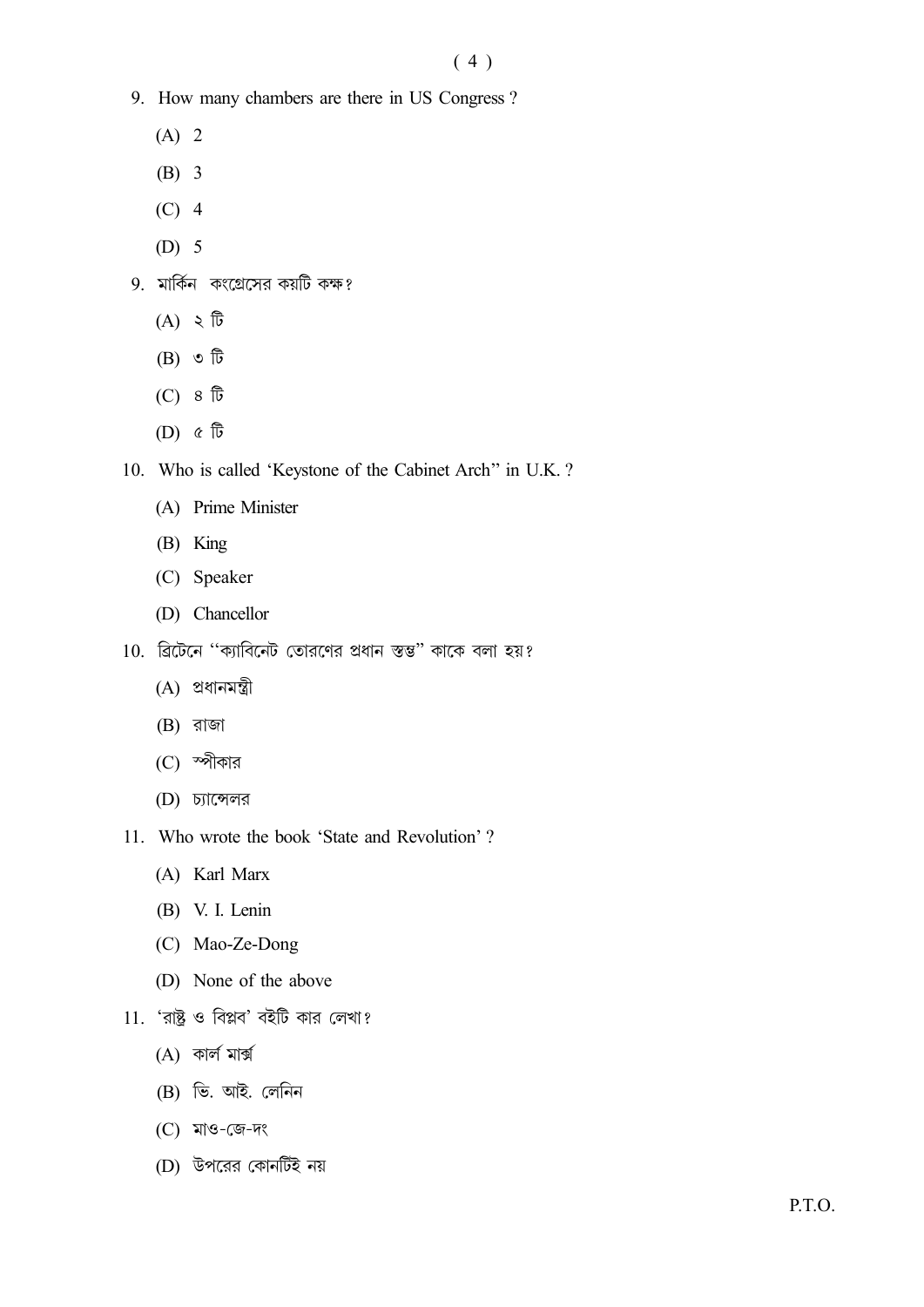- 12. "The history of all hitherto existing society is the history of class struggles" Who said this?
	- $(A)$  Lenin & Engels
	- (B) Marx & Engels
	- (C) Mao-Ze-Dong  $&$  Engels
	- (D) None of the above
- 12. 'আজ পর্যন্ত বিদ্যমান সকল সমাজের ইতিহাস হল শ্রেণী সংগ্রামের ইতিহাস' কার উক্তি?
	- $(A)$  লেনিন ও এঙ্গেলস
	- (B) মার্ক্স এবং এঙ্গেলস
	- (C) মাও-জে-দং এবং এঙ্গেলস
	- (D) উপরের কোনটিই নয়
- 13. "Communist Manifesto" was published in the year
	- $(A)$  1845
	- $(B)$  1905
	- $(C)$  1848
	- (D)  $1867$
- $13.$  "কমিউনিস্ট মেনিফেস্টো" প্ৰকাশিত হয়েছিল
	- $(A)$  ১৮৪৫ সালে
	- $(B)$  ১৯০৫ সালে
	- $(C)$  ১৮৪৮ সালে
	- (D) ১৮৬৭ সালে
- 14. What is the Alternative Government of King or Queen in Britain?
	- (A) Opposition Party
	- (B) Ruling Party
	- (C) Prime Minister
	- (D) None of the above
- 14. ব্রিটেনে রাজা বা রাণীর বিকল্প সরকার কাকে বলা হয়?
	- (A) বিরোধী দলকে
	- (B) সরকারী দলকে
	- (C) প্ৰধানমন্ত্ৰীকে
	- (D) উপরের কোনটিই নয়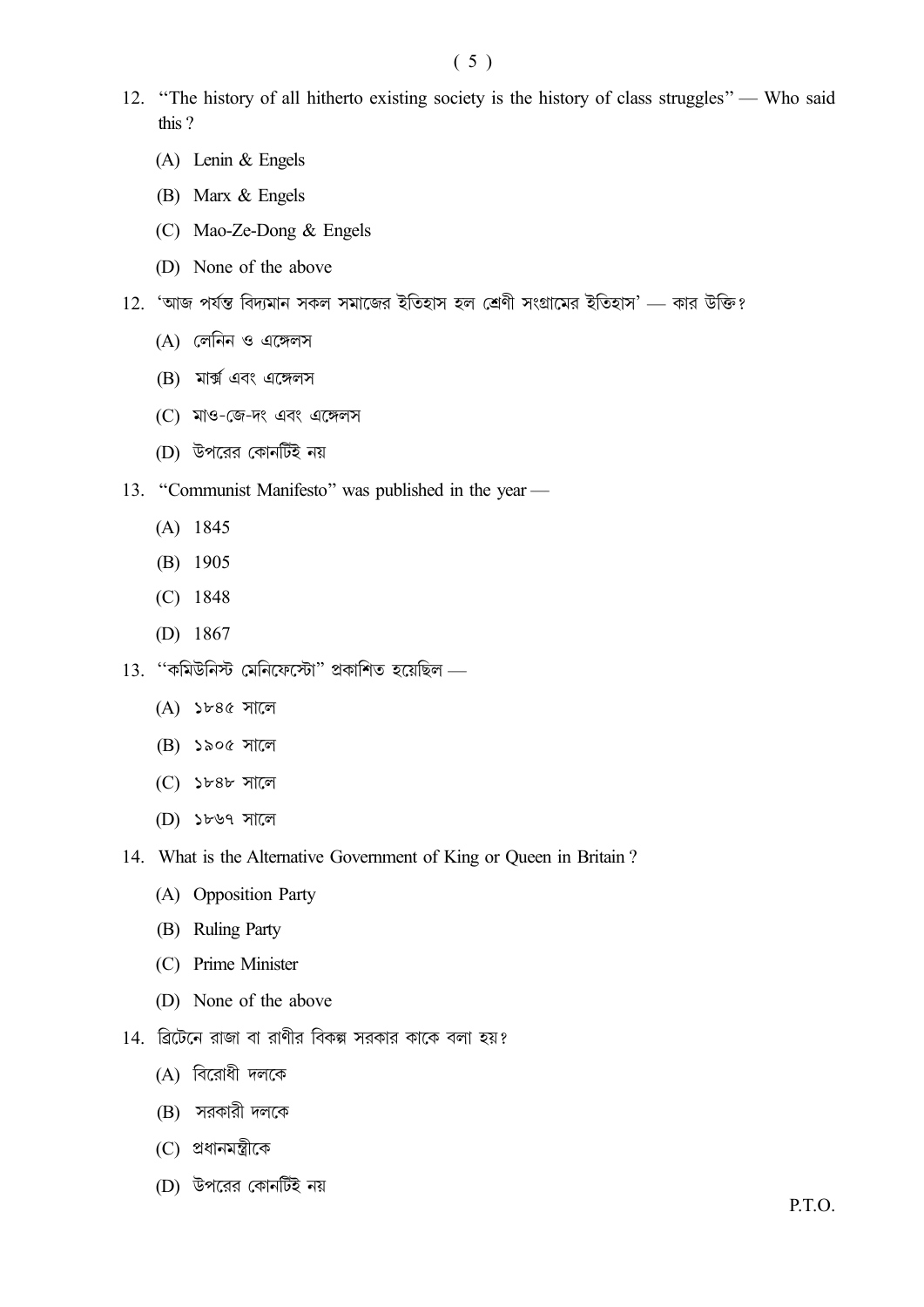- 15. How many states are there in USA?
	- $(A)$  100
	- $(B) 200$
	- $(C) 300$
	- (D)  $50$
- 15. মার্কিন যুক্তরাষ্ট্রে অঙ্গরাজ্যের সংখ্যা কত ?
	- $(A)$  soo
	- $(B)$  ২০০
	- $(C)$  000
	- $(D)$  &  $\circ$
- 16. What is the tenure of U.S. President?
	- $(A)$  5 years
	- $(B)$  6 years
	- $(C)$  4 years
	- (D)  $3$  years
- $16.$  মার্কিন রাষ্ট্রপতির কার্যকালের মেয়াদ কত ?
	- $(A)$  ৫ বছর
	- $(B)$  ৬ বছর
	- (C) ৪ বছর
	- $(D)$  ৩ বছর
- 17. In which year was the mass revolution organised in China?
	- $(A)$  1949
	- $(B)$  1950
	- $(C)$  1951
	- (D)  $1952$
- 17. চীনে গণ বিপ্লব কতসালে সংগঠিত হয় ?
	- $(A)$  ১৯৪৯ সালে
	- (B) ১৯৫০ সালে
	- $(C)$  ১৯৫১ সালে
	- (D) ১৯৫২ সালে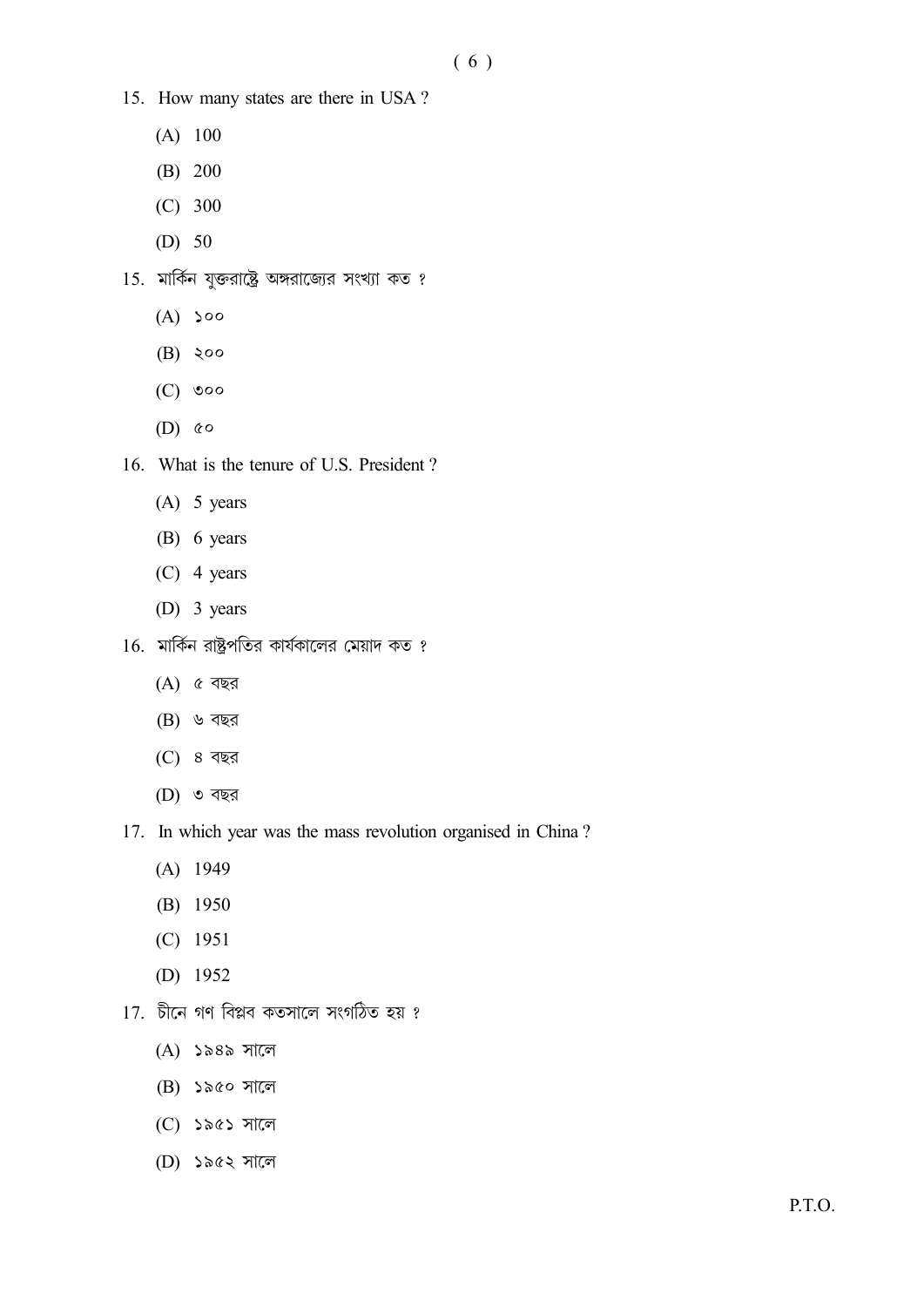- 18. What is the tenure of Chinese President?
	- $(A)$  4 Years
	- $(B)$  5 Years
	- $(C)$  6 Years
	- (D)  $7$  Years
- 18. চীনা রাষ্ট্রপতির কার্যকাল কত?
	- $(A)$  ৪ বছর
	- $(B)$  ৫ বছর
	- $(C)$  ৬ বছর
	- $(D)$  ৭ বছর
- 19. The name of Chinese Legislature is
	- (A) Parliament
	- (B) National Peoples Congress
	- (C) Congress
	- (D) None of the above
- $19.$  চীনা আইনসভার নাম হল  $-$ 
	- $(A)$  পার্লামেন্ট
	- (B) জাতীয় গণ কংগ্রেস
	- $(C)$  কংগ্ৰেস
	- (D) উপরের কোনটিই নয়
- 20. Who appoints the Judges of the Supreme Court of India?
	- (A) President
	- (B) Prime Minister
	- (C) Vice-President
	- (D) None of the above
- $20.$  ভারতের সুপ্রীম কোর্টের বিচারপতিদের কে নিয়োগ করেন?
	- (A) রাষ্ট্রপতি
	- $(B)$  প্রধানমন্ত্রী
	- (C) উপরাষ্ট্রপতি
	- (D) উপরের কোনটিই নয়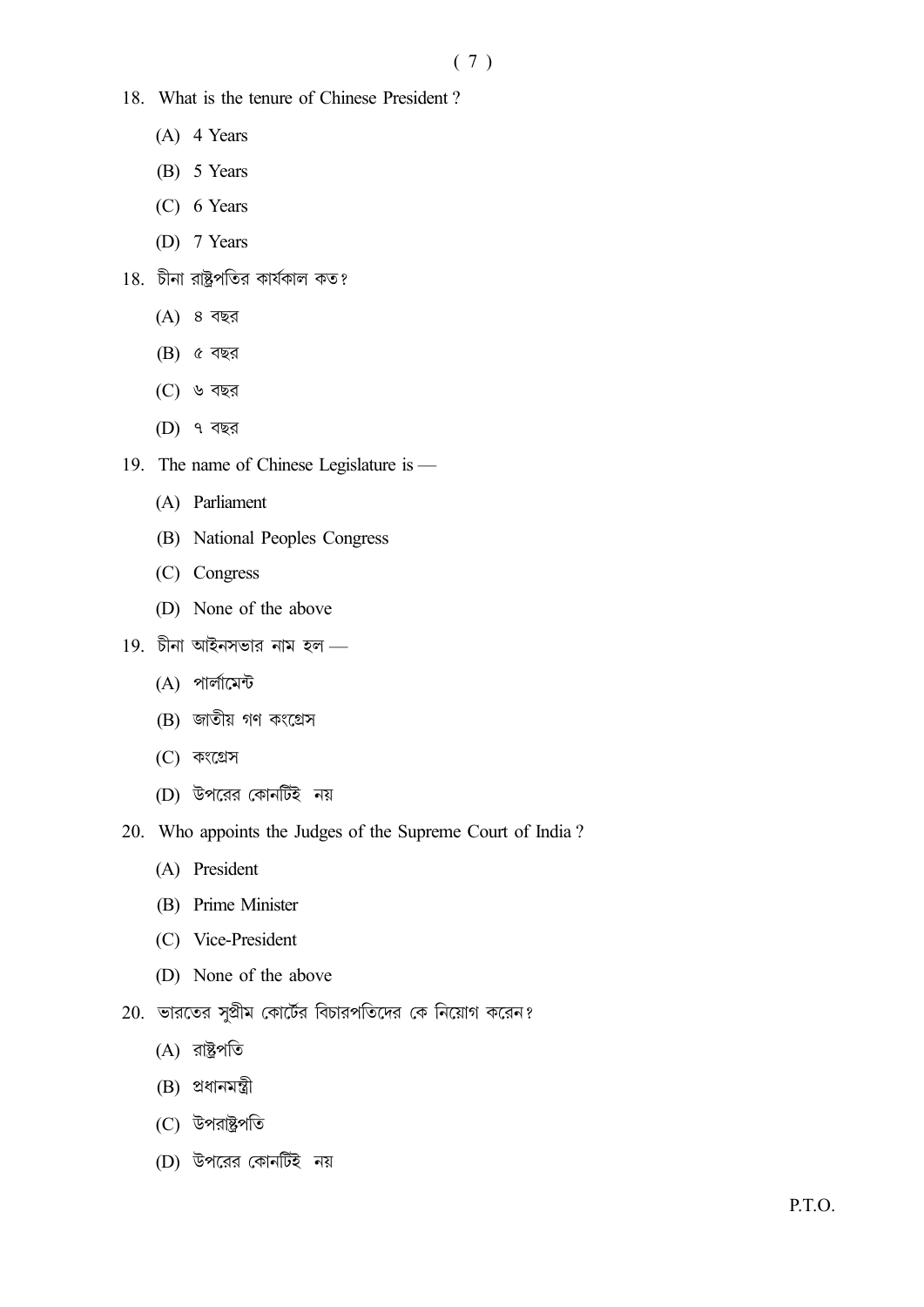- 21. What is the term of office of the judges of the Supreme Court in India ?
	- (A) 62 Years
	- (B) 65 Years
	- (C) 70 Years
	- (D) None of the above
- $21.$  ভারতের সুপ্রীম কোর্টের বিচারপতিদের কার্যকালের মেয়াদ কত ?
	- $(A)$  ৬২ বছর
	- $(B)$  ৬৫ বছর
	- $(C)$  ৭০ বছর
	- (D) উপরের কোনটিই নয়
- 22. Who appoints the members of the Election Commission of India ?
	- (A) President
	- (B) Prime Minister
	- (C) Vice President
	- (D) None of the above
- 22. ভারতের নির্বাচন কমিশনের সদস্যদের কে নিয়োগ করেন?
	- (A) রাষ্ট্রপতি
	- $(B)$  প্রধানমন্ত্রী
	- (C) উপরাষ্ট্রপতি
	- (D) উপরের কোনটিই নয়
- 23. In which article of the Constitution of India recognize the right to vote of citizens ?
	- (A) Article 324
	- (B) Article 326
	- (C) Article 328
	- (D) None of the above
- 23. ভারতের সংবিধানের কত নং ধারায় নাগরিকদের ভোটাধিকার স্বীকৃত?
	- $(A)$  ৩২৪ নং ধারা
	- $(B)$  ৩২৬ নং ধারা
	- $(C)$  ৩২৮ নং ধারা
	- (D) উপরের কোনটিই নয়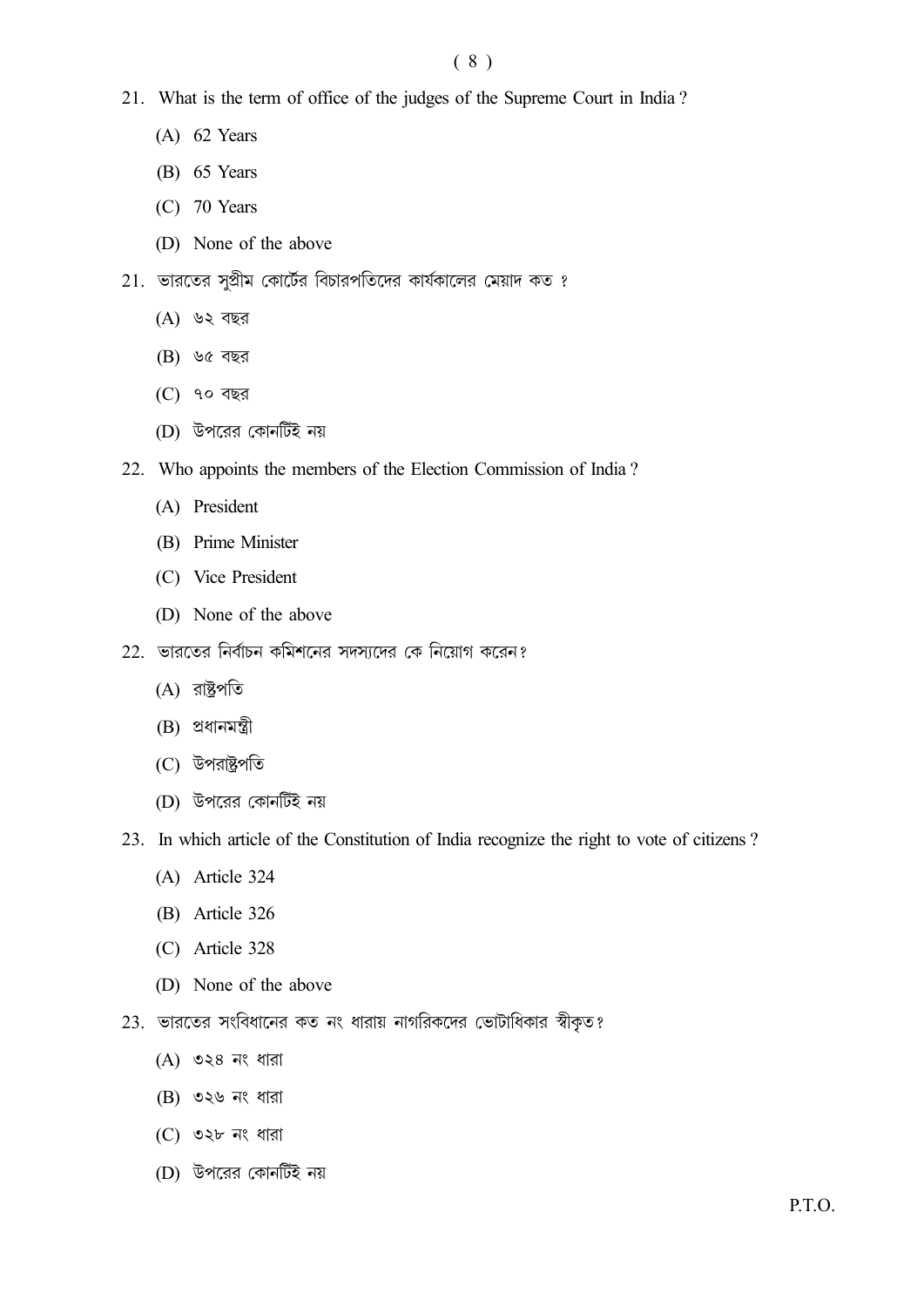- 24. Which one is not a regional party in India?
	- (A) National Conference
	- (B) T. D. P.
	- (C) A. I. D. M. K
	- (D) Indian National Congress
- $24.$  কোনটি ভারতের আঞ্চলিক দল নয়?
	- $(A)$  ন্যাশনাল কন্ফারেন্স
	- (B) টি. ডি. পি.
	- (C) এ. আই. ডি. এম. কে.
	- (D) ভারতীয় জাতীয় কংগ্রেস
- 25. What is the tenure of the Election Commissioner of India?
	- $(A)$  4 Years
	- $(B)$  5 Years
	- $(C)$  6 Years
	- (D) None of the above
- $25.$  ভারতের নির্বাচন কমিশনারের কার্যকালের মেয়াদ কত?
	- $(A)$  ৪ বছর
	- $(B)$  ৫ বছর
	- $(C)$  ৬ বছর
	- (D) উপরের কোনটিই নয়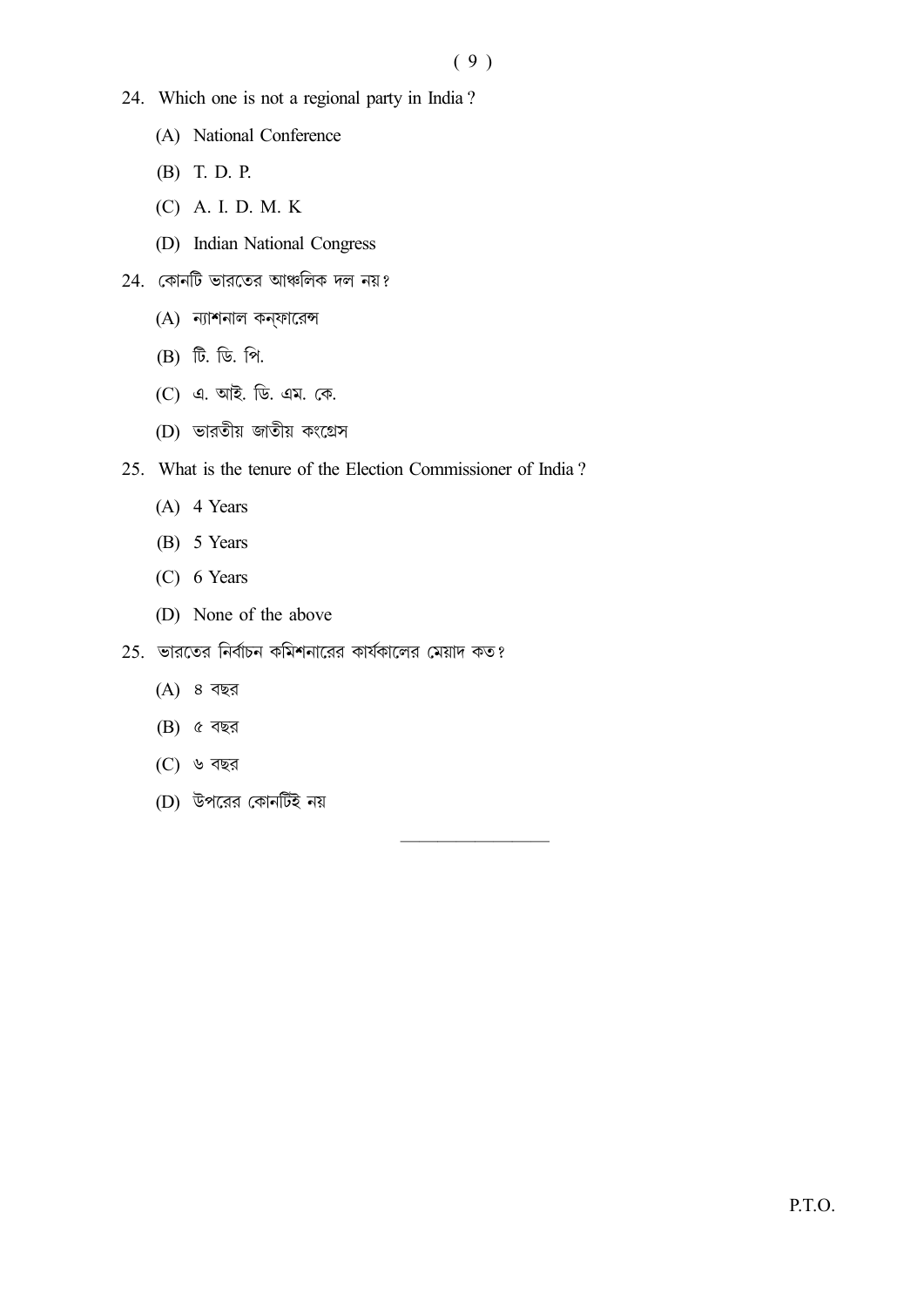# ( 10 )

# Paper Code : II - B

(Marks : 100)

The figures in the margin indicate full marks. Candidates are required to give their answers in their own words as far as practicable.

### Group - A

|  |  | Answer any <i>six</i> questions, taking at least two from each half. | $15\times 6=90$ |
|--|--|----------------------------------------------------------------------|-----------------|
|--|--|----------------------------------------------------------------------|-----------------|

### First Half

|                   | 1. What do you mean by Nationalism? Point out the relationship between Nationalism and<br>Internationalism. | $5 + 10$          |  |  |
|-------------------|-------------------------------------------------------------------------------------------------------------|-------------------|--|--|
|                   | 2. What is Globalization ? What are the major components of Globalization ?                                 | $5 + 10$          |  |  |
|                   | 3. What do you mean by Class? Discuss the Marxian theory of Class Struggle.                                 | $5 + 10$          |  |  |
|                   | 4. Describe the role of Interest Groups in modern state.                                                    | 15                |  |  |
|                   | <b>Second Half</b>                                                                                          |                   |  |  |
|                   | 5. Discuss the powers and position of Prime Minister in Britain.                                            | 15                |  |  |
| 6.                | Discuss the functions and position of U.S. President.                                                       | 15                |  |  |
|                   | 7. Discuss the role of the Supreme Court as the process of Judicial Review.                                 | 15                |  |  |
|                   | 8. Evaluate the role of Communist Party of China.                                                           | 15                |  |  |
| <b>Third Half</b> |                                                                                                             |                   |  |  |
|                   | 9. Discuss the composition and Jurisdiction of the Supreme Court of India.                                  | 15                |  |  |
|                   | 10. Describe the Amendment procedure of the Constitution of India.                                          | 15                |  |  |
|                   | 11. Discuss the special provisions of the Indian Constitution relating to SCs and STs.                      | 15                |  |  |
|                   | 12. Discuss the main features of Party System in India.                                                     | 15                |  |  |
| Group - B         |                                                                                                             |                   |  |  |
|                   | 13. Write short notes on any two of the following:                                                          | $5 \times 2 = 10$ |  |  |
|                   | (a) Concept of Revolution.                                                                                  |                   |  |  |
|                   | (b) Democratic Centralism                                                                                   |                   |  |  |
|                   | (c) 73rd Amendment of Indian Constitution.                                                                  |                   |  |  |

(d) Judicial Activism in India.